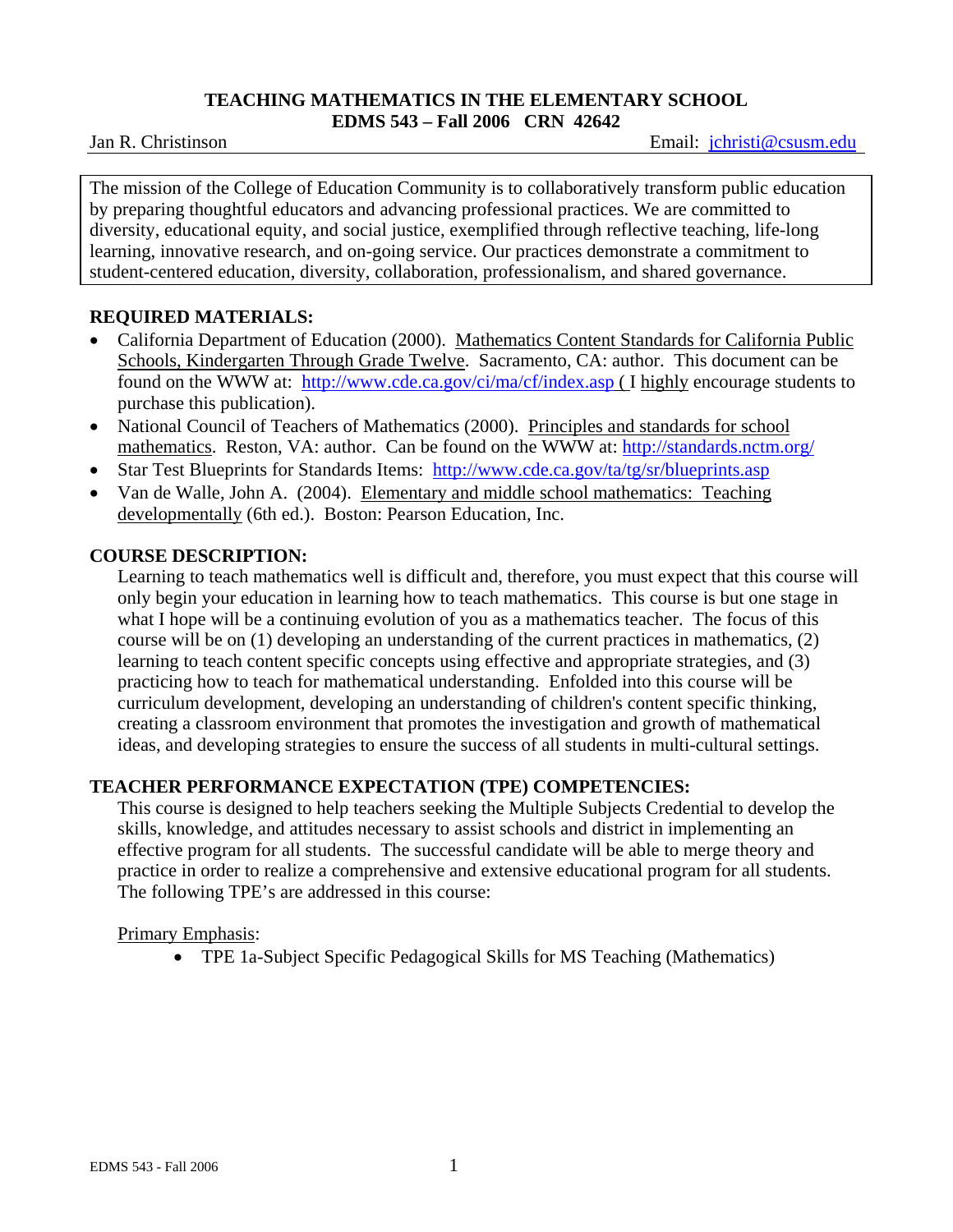Secondary Emphasis:

- TPE 2-Monitoring Student Learning During Instruction
- TPE 3-Interpretation and Use of Assessments
- TPE 4-Making Content Accessible
- TPE 5-Student Engagement
- TPE 6a-Developmentally Appropriate Practices in Grades K-3
- TPE 6b-Developmentally Appropriate Practices in Grades 4-8
- TPE 6d-Developmentally Appropriate Practices for Special Education
- TPE 7-Teaching English Learners
- TPE 8-Learning About Students
- TPE 9-Instructional Planning
- TPE 10-Instructional Time
- TPE 11-Social Environment
- TPE 13-Professional Growth

# **INFUSED COMPETENCIES:**

CLAD: In 1992, the College of Education voted to infuse Cross-cultural, Language and Academic Development (CLAD) competencies across the curriculum. The CLAD competencies are attached to the syllabus and the competencies covered in this course are highlighted.

Authorization to Teach English Learners: This credential program has been specifically designed to prepare teachers for the diversity of languages often encountered in California public school classrooms. The authorization to teach English learners is met through the infusion of content and experiences within the credential program, as well as additional coursework. Students successfully completing this program receive a credential with authorization to teach English learners.

Technology: This course infuses technology competencies to prepare our candidates to use technologies, emphasizing their use in both teaching practice and student learning.

# **KEY ASSIGNMENTS**:

Reading Reflections - Each week students will write a "meaningful" reflection on the articles assigned to be read for that week. These reflections should clearly articulate your thoughts **on the articles** and discuss how you might **specifically apply** what you learned from the articles as a teacher in the classroom. Web CT will be used for the purpose of discussion. This will be explained in class. ( 35 points)

Student Interviews - You and one of your classmates(optional) will conduct a series of four different student interviews based on questions provided in class. For each interview, you will pose mathematical problems to any one student at a predetermined grade level. The purpose is to get you to begin thinking about students' mathematical understanding, to learn how to effectively pose questions and interpret the meaning of students' answers, and to provide you with an opportunity to interact with students. ( 4 interviews/ 40 points)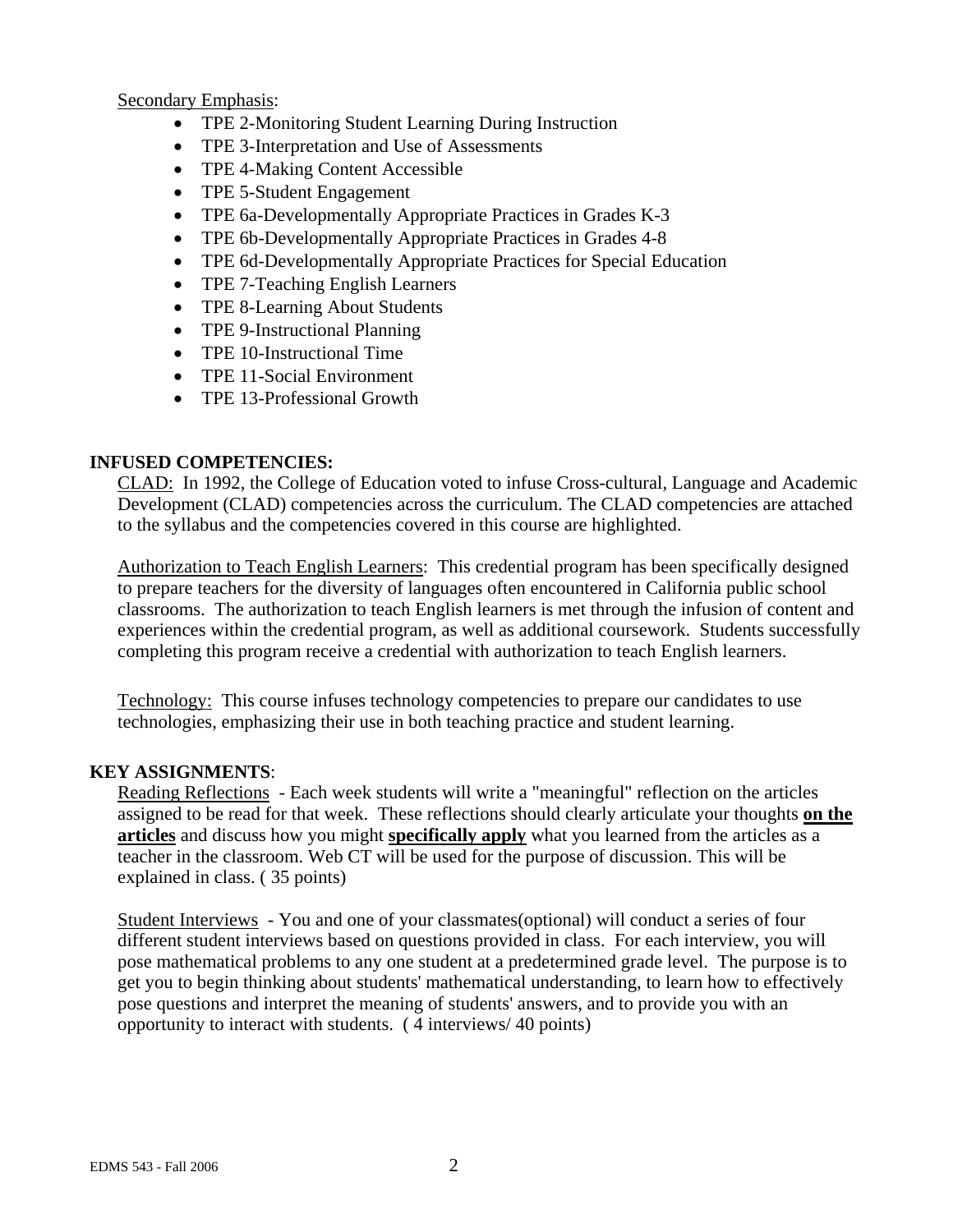Mathematical Resources  $&$  Lesson – Working in small groups, your team will compile resources on a predetermined mathematical topic design a series of connected lessons that you will present in class . The purpose of this activity is to help you learn how to design effective mathematical activities, to provide you with an opportunity to begin compiling mathematical resources, and to provide an opportunity for you to practice teaching mathematics. ( 40 points total)

#### **GRADING SCALE:**

Grades will be based on the following grading scale:

A..............90 -100% B..............80 - 89% C..............70 - 79% D..............60 - 69% F..............Below 60%

## **ATTENDANCE POLICY:**

The attendance policy of the College of Education: Due to the dynamic and interactive nature of course in the COE, all students are expected to attend all classes and participate actively. At a minimum, students must attend more than 80% of class time, or s/he may not receive a passing grade for the course at the discretion of the instructor. If you miss two class sessions or are late (or leave early) more than three sessions, you cannot receive a grade of "A". If you miss three class sessions, your highest possible grade is a "C+". Should you have extenuating circumstances, contact the instructor as soon as possible. Please discuss with me any extenuating circumstances that will cause you to miss class prior to your absence. Attendance will be taken at each class session. Furthermore, grades on assignments turned in late will be lowered unless **prior arrangements** have been made with the instructor.

#### **PLAGIARISM AND CHEATING:**

Please be sure to read and understand the university policy on plagiarism and cheating as it will be strictly enforced. Academic dishonestly will not be tolerated and will result in a failing grade for this course and will be reported to the University.

#### **STUDENTS WITH DISABILITIES REQUIRING REASONABLE ACCOMMODATIONS:**

Students are approved for services through the Disabled Student Services Office (DSS). This office is located in Craven Hall 5205, and can be contacted by phone at (760) 750-4905, or TTY (760) 750-4909. Students authorized by DSS to receive reasonable accommodations should meet with their instructor during office hours or, in order to ensure confidentiality, in a more private setting.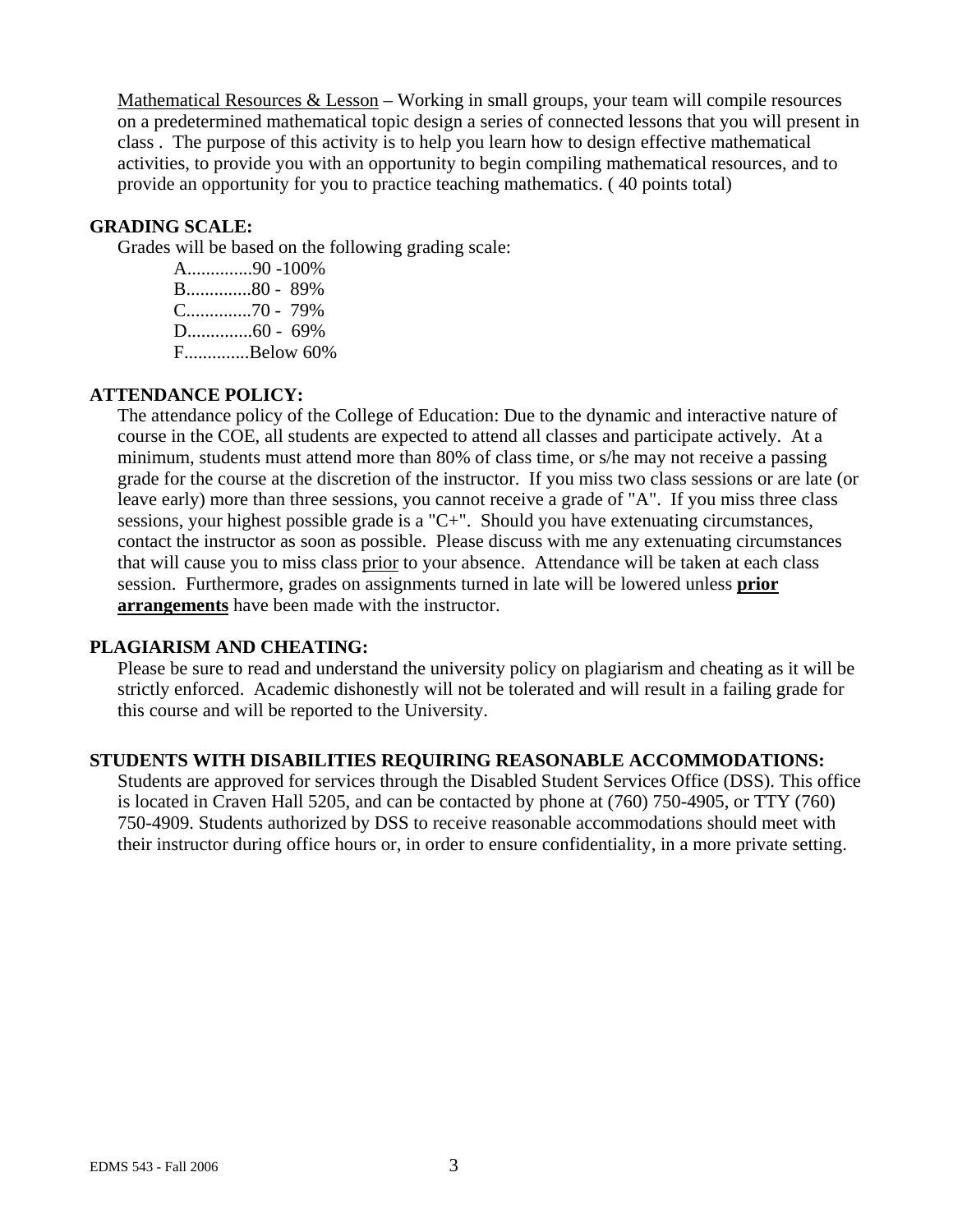# **SB2042 – AUTHORIZATION TO TEACH ENGLISH LEARNERS COMPETENCIES**

| <b>TEST 1: LANGUAGE</b><br><b>STRUCTURE</b>                                                                                                         | <b>TEST 2: METHODOLOGY</b><br>OF BILINGUAL, ENGLISH                                                                            | <b>TEST 3:</b><br><b>CULTURE</b>                                                                    |
|-----------------------------------------------------------------------------------------------------------------------------------------------------|--------------------------------------------------------------------------------------------------------------------------------|-----------------------------------------------------------------------------------------------------|
| <b>AND</b><br><b>FIRST- AND SECOND-</b>                                                                                                             | <b>LANGUAGE DEVELOPMENT,</b><br><b>AND</b>                                                                                     | <b>AND</b><br><b>CULTURAL DIVERSITY</b>                                                             |
| <b>LANGUAGE DEVELOPMENT</b>                                                                                                                         | <b>CONTENT INSTRUCTION</b>                                                                                                     |                                                                                                     |
| I. Language Structure and Use:<br><b>Universals and Differences</b><br>(including the structure of English)                                         | I. Theories and Methods of Bilingual<br><b>Education</b>                                                                       | I. The Nature of Culture                                                                            |
| A. The sound systems of language<br>(phonology)                                                                                                     | A. Foundations                                                                                                                 | A. Definitions of culture                                                                           |
| <b>B.</b> Word formation (morphology)                                                                                                               | <b>B.</b> Organizational models: What works<br>for whom?                                                                       | <b>B.</b> Perceptions of culture                                                                    |
| C. Syntax                                                                                                                                           | C. Instructional strategies                                                                                                    | C. Intragroup differences (e.g., ethnicity,<br>race, generations, and micro-<br>cultures)           |
| <b>D.</b> Word meaning (semantics)                                                                                                                  | II. Theories and Methods for<br><b>Instruction In and Through English</b>                                                      | D. Physical geography and its effects<br>on culture                                                 |
| E. Language in context                                                                                                                              | A. Teacher delivery for both English<br>language development and content<br>instruction                                        | E. Cultural congruence                                                                              |
| F. Written discourse                                                                                                                                | B. Approaches with a focus on English<br>language development                                                                  | II. Manifestations of Culture:<br><b>Learning About Students</b>                                    |
| G. Oral discourse                                                                                                                                   | C. Approaches with a focus on<br>content area instruction (specially<br>designed academic instruction<br>delivered in English) | A. What teachers should learn about<br>their students                                               |
| H. Nonverbal communication                                                                                                                          | D. Working with paraprofessionals                                                                                              | B. How teachers can learn about their<br>students *                                                 |
| II. Theories and Factors in First- and<br><b>Second-Language Development</b>                                                                        | III. Language and Content Area<br><b>Assessment</b>                                                                            | C.How teachers can use what they<br>learn about their students<br>(culturally responsive pedagogy)* |
| A. Historical and current theories and<br>models of language analysis that<br>have implications for second-<br>language development and<br>pedagogy | A. Purpose                                                                                                                     | <b>III. Cultural Contact</b>                                                                        |
| <b>B.</b> Psychological factors affecting first-<br>and second-language development                                                                 | <b>B.</b> Methods *                                                                                                            | A. Concepts of cultural contact                                                                     |
| C. Socio-cultural factors affecting first-<br>and second-language development                                                                       | C. State mandates                                                                                                              | <b>B.</b> Stages of individual cultural contact                                                     |
| D. Pedagogical factors affecting first-<br>and second-language development                                                                          | <b>D.</b> Limitations of assessment                                                                                            | C. The dynamics of prejudice                                                                        |
| E. Political factors affecting first- and<br>second-language development                                                                            | <b>E. Technical concepts</b>                                                                                                   | D. Strategies for conflict resolution                                                               |
|                                                                                                                                                     |                                                                                                                                | IV. Cultural Diversity in U.S. and CA                                                               |
|                                                                                                                                                     |                                                                                                                                | A. Historical perspectives                                                                          |
|                                                                                                                                                     |                                                                                                                                | <b>B.</b> Demography                                                                                |
|                                                                                                                                                     |                                                                                                                                | C. Migration and immigration                                                                        |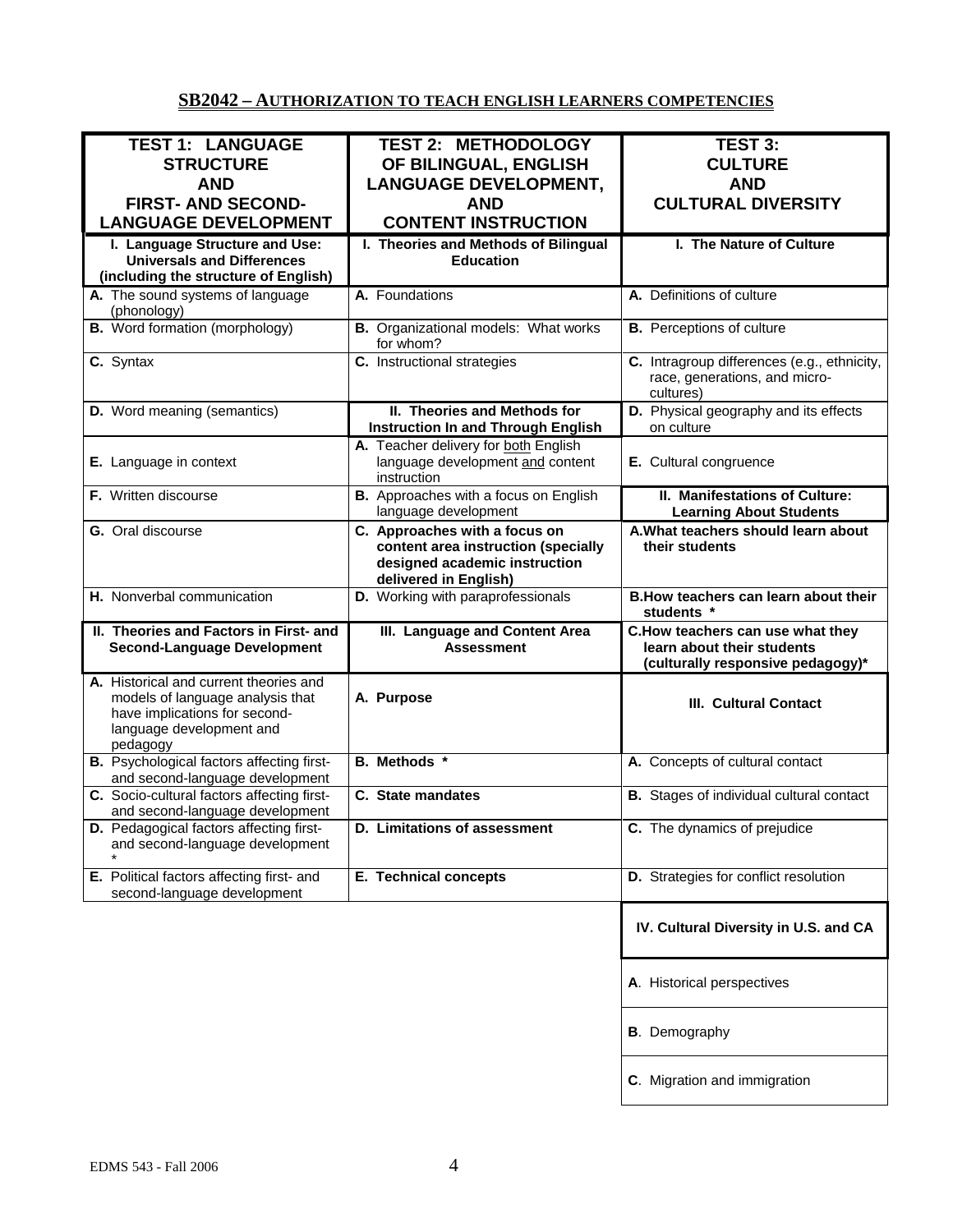| <b>Date</b>   | <b>Session Number and Topic</b>                       | <b>Assignment to be Completed BEFORE</b><br><b>Class Session</b> |
|---------------|-------------------------------------------------------|------------------------------------------------------------------|
| Mon           |                                                       |                                                                  |
| 8-28-06       | 1. Introduction to Mathematics Education              |                                                                  |
| Mon           |                                                       |                                                                  |
| $9 - 4 - 06$  | 2. Developing Mathematical Understanding              | No class                                                         |
| <b>Mon</b>    |                                                       |                                                                  |
| $9 - 11 - 06$ | 3. Problem Solving                                    | Van de Walle ch. 2,3,4 (written reflection)                      |
| Mon           |                                                       |                                                                  |
| $9 - 18 - 06$ | 4. Standards                                          |                                                                  |
| Mon           |                                                       | <b>Assigned Readings:</b>                                        |
| $9 - 25 - 06$ | 5. Lesson Study & Working Groups                      | (http://www.lessonresearch.net)                                  |
| Mon           |                                                       |                                                                  |
| $10 - 2 - 06$ | 6. Instructional Practices                            | Van de Walle ch. 5, 7                                            |
| Mon           |                                                       | Van de Walle ch. 6                                               |
| 10-9-06       | 7. Assessment & Conducting Student Interviews         |                                                                  |
| Mon           |                                                       |                                                                  |
| 10-16-06      | 8. Technology                                         | Van de Walle ch. 8                                               |
| Mon           |                                                       | Van de Walle ch. 9, 10                                           |
| 10-23-06      | 9. Addition and Subtraction                           | *Student Interview #1 Due                                        |
| Mon           |                                                       | Van de Walle ch. 11,13                                           |
| 10-30-06      | 10. Multiplication and Division                       | Number Concepts Interview Due                                    |
| Mon           |                                                       | Van de Walle ch. 12, 14                                          |
| $11 - 6 - 06$ | 11. Number Concepts                                   | *Multip. Interview Due                                           |
| Mon           |                                                       | Van de Walle ch. 16, 17, 18                                      |
| 11-13-06      | 12. Fractions, Decimals, Percents, Ratio & Proportion | *Algebra Interview Due                                           |
| Mon           |                                                       | Van de Walle ch. 15                                              |
| 11-20-06      | 13. Algebraic Thinking                                |                                                                  |
| Mon           |                                                       | Van de Walle ch. 19, 20,21                                       |
| 11-27-06      | 14. Measurement & Geometry                            | *Fraction Interview Due                                          |
| Mon           |                                                       | Van de Walle ch. 22,23                                           |
| 12-4-06       | 15. Data Analysis & Probability                       | *Data Anal/Prob Interview Due                                    |
| Mon           |                                                       |                                                                  |
| 12-11-06      | 16. Wrap-up                                           | *Measurement/Geometry Interview Due                              |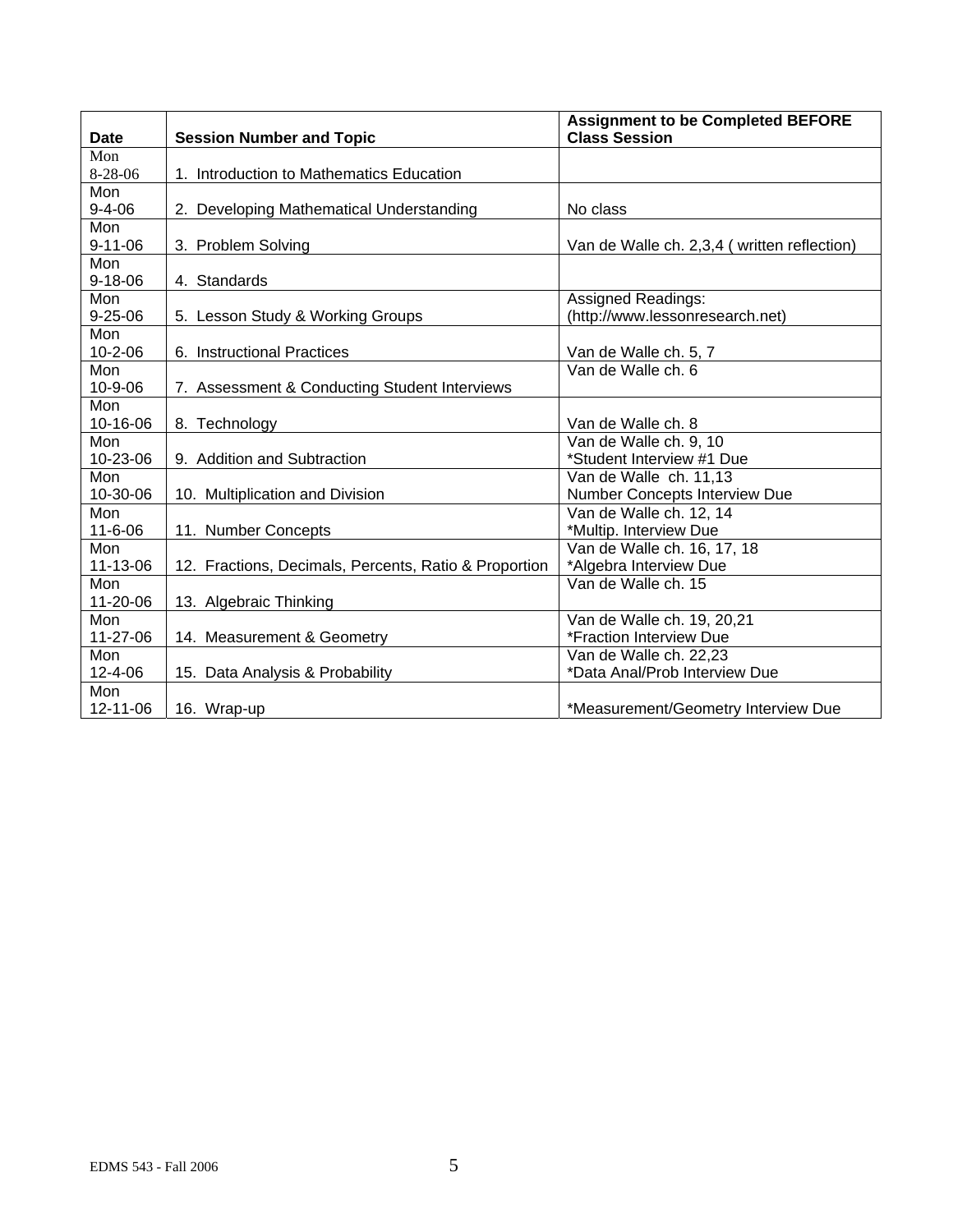#### **STUDENT INTERVIEW GUIDELINES**  EDMS 543

Student interviews are designed to provide students with opportunities to focus on a single child's thinking about mathematics. It will also help students to improve their use of inquiry for assessment purposes and to better understand elementary level students with different understandings.

I recommend that students work together with a partner on these interviews. As a pair, you would interview one child for each content interview and together write up your evaluation of the student (please also submit the child's written work attached to your paper).

## **Prior to the interview**

- You should arrange with a teacher (or parent of a child you know) to interview one child for 20-30 minutes in a quiet place outside the classroom, if possible.
- Provide the teacher with some understanding of what the interview will contain and see if he/she has any thoughts about how this child will do on the assessment.
- Develop a list of questions you may want to use if the child is not forthcoming with a response. For example, if the child says "I just knew it", you might respond with "What did you think about first?" or "If you were helping a friend, how would you explain what you did?"

#### **During the interview**

Work with the child individually. Begin the interview by informing the child that you will be giving him/her a series of math problems to solve and that you are interested in his/her thinking process and in the strategies s/he uses to solve these problems. Inform the child that s/he can solve the problems in any way s/he wants. Please remind the child that the interview is voluntary and that s/he can end the interview at any time (if a student does end early then please find another willing student). Do everything you can to help make the child comfortable.

Orally provide the child with each problem, posing them one at a time, you received from class and provide him/her with sufficient time to complete each problem. You may also want to provide the child with a written copy of each problem.

After the child answers each problem you should ask a variety of questions that will help you to better understand the child's thinking and to assess his/her mathematical understanding. **You will want to note the questions you ask and the child's responses** and it may be necessary to ask the child to wait while you are writing -- it is OK to ask the child to wait. **You should not tape-record/video-tape the interview without parental permission**.

## **During the interview, be sure to consider the following:**

- The best thing you can be is genuinely curious. Remember the point of the interview is to discover how the child thinks -- *NOT* to guide the child to the correct answer (try to fight the urge to be "teacher").
- Be careful to respond similarly to correct and incorrect answers. Be curious about all solution strategies -- not just the ones leading to incorrect solutions.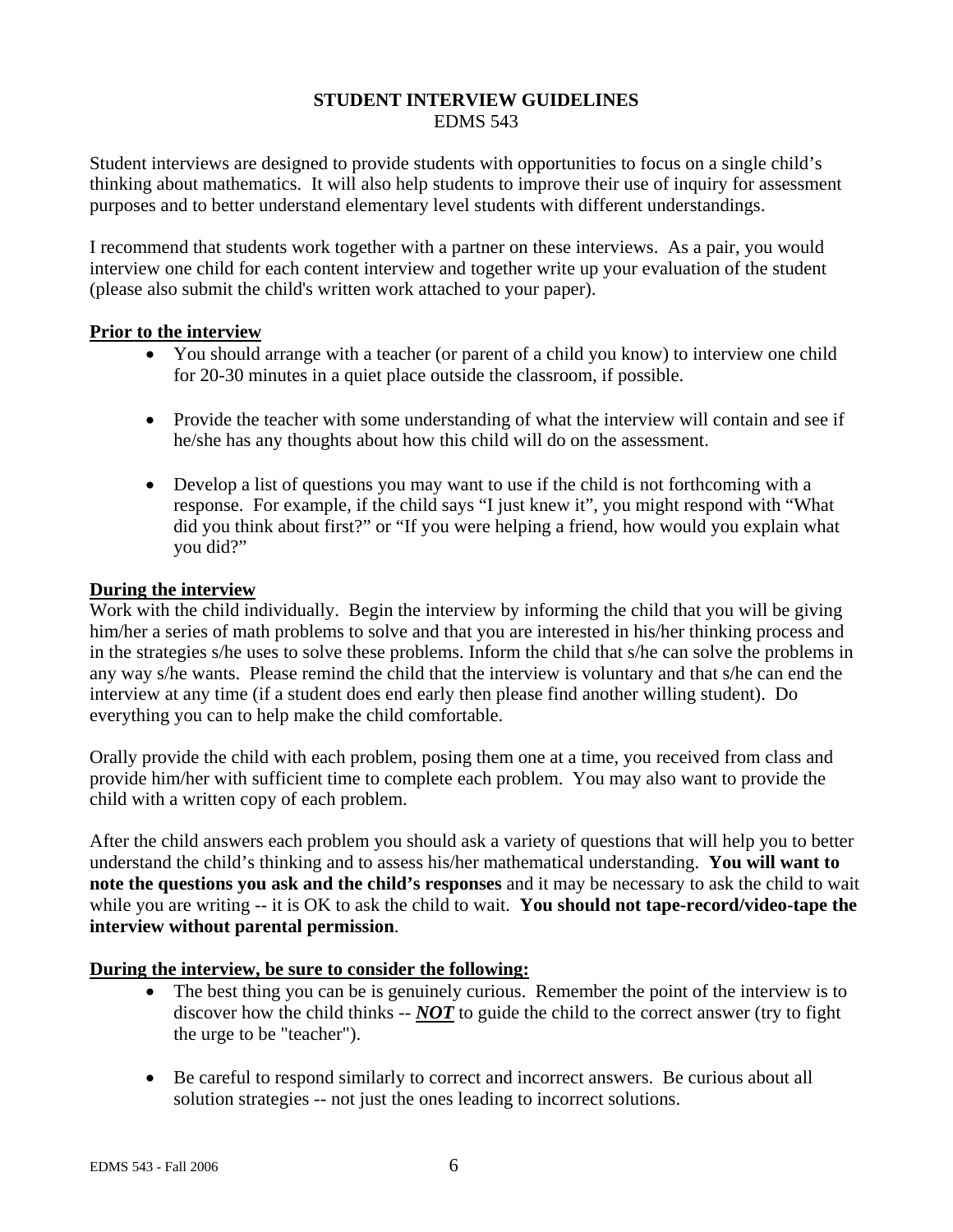- Your primary role is to listen. Make sure you allow enough "wait time" -- children need time to think before answering.
- Make sure the child feels comfortable during the entire interview. If the child clearly cannot answer a problem, move on to the next problem. If you feel that the child is really struggling and frustrated, you may want to end the interview or give the child a problem you are fairly certain s/he can solve and then end the interview. If you cut an interview short because of student difficulty, be sure to discuss your reasoning in your write-up.

#### **After the interview**

You (and your partner) should **together** write no more than a two page reflection that includes a brief discussion on each of the following two points:

- What specifically did you learn about this child's mathematical understanding? Here you will want to make some claims about the mathematics your student understands or doesn't understand. I am looking for more of an explanation than just your student could or couldn't solve a particular problem.
- What specifically might you do for this child if you were his/her teacher? Here you might want to include discussions about such issues as curriculum, instructional strategies, etc.

## **Grading:**

Each interview will be worth a total of 10 points. More specifically, I will be looking for nicely written papers that clearly and specifically express what you learned about: 1) the child's mathematical understanding and 2) what you would do next for this child if you were his/her teacher (again be specific here). For example, you might recognize that this student lacks a conceptual understanding of multiplication – so as this child's teacher you might want to pose meaningful problems related to multiplication, etc.

\*NOTE: When you turn in your write-up, you should also include the child's written work (if it exists) and without the student's "actual" name listed.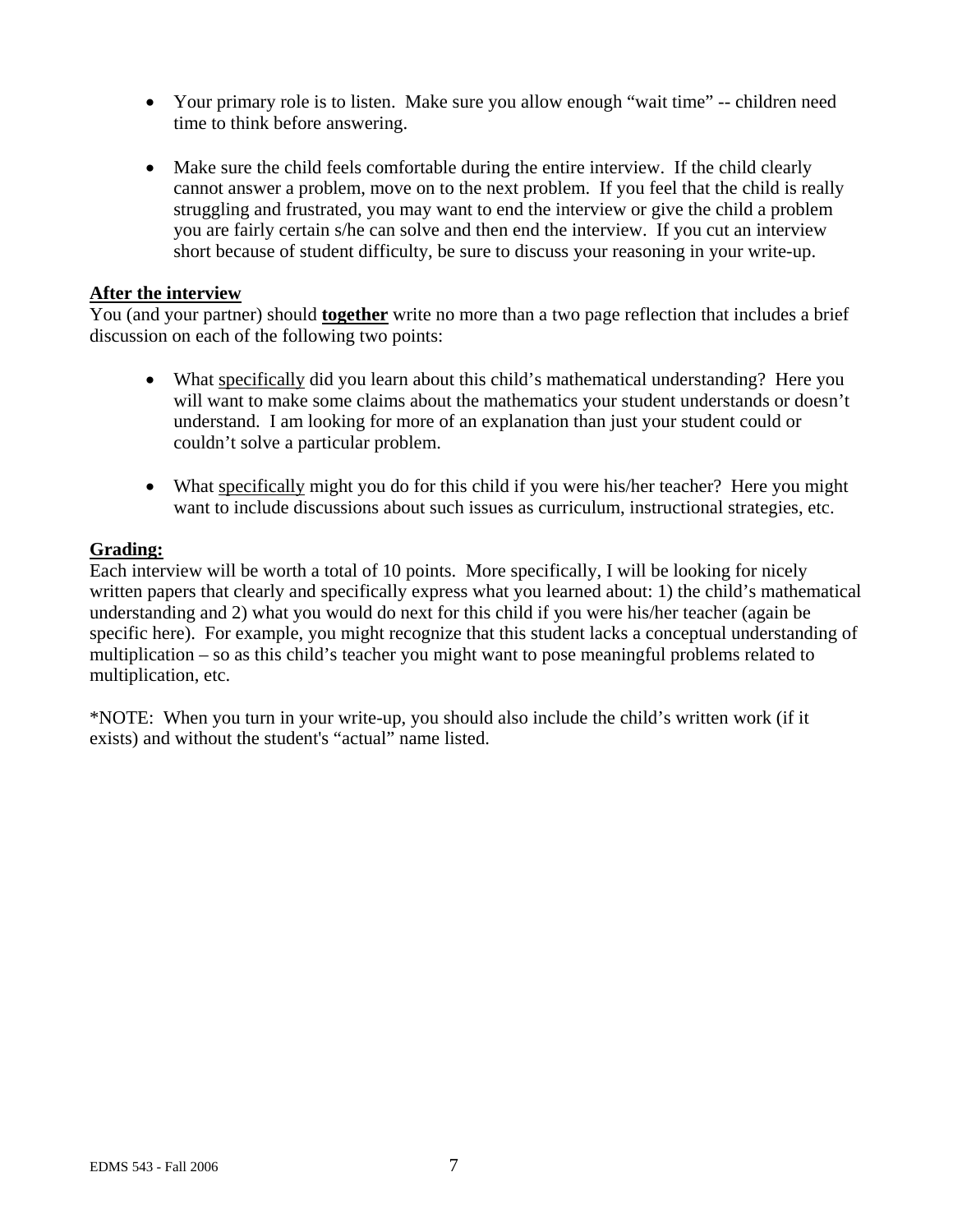## **MATHEMATICAL RESOURCES ASSIGNMENT**  EDMS 543

In preparation for your Classroom Presentation Assignment, your "content group" will construct an Annotated List of Resources that your fellow colleagues will find helpful when teaching your mathematical topic to students. Your list should include resources that directly relate to your mathematical topic (e.g., algebra, geometry, etc.). For example, you should include such things as children's literature, teacher support materials, manipulatives, WWW locations, research articles, videos or movies, software, etc. Please include any useful information that you find when researching your topic so that your colleagues can learn from your work (but do not include duplicated pages from teacher workbooks, rather provide citations along with short descriptions of your resources). I will be looking to find well- constructed packets of information. If you partition the workload it should not be an overwhelming task. If each group prepares a packet of materials that is filled with important resources, and we share that information in class, then you will each have a wealth of information on some of the important mathematical resources for use when you teach! A general "rule of thumb" might be for your group to try and find 10 resources in each of the areas mentioned. Some topics will naturally have more resources than other topics.

Your group will need to turn in one nicely prepared copy of your List of Resources in on the day of your group presentation. Your group should also be prepared to make a 5 minute presentation that highlights some of the resources you found (consider bringing in a few of the items that you found most helpful when planning your presentation and resources for these materials).

This project is purposefully open-ended in the hopes that you will go out and find some great resources for your mathematical topic and for your presentation. You should talk with your master teachers, use the internet, and make use of materials I provide. However, if you have any questions or challenges finding resources, please be sure to ask (I am happy to provide support…I want these to be good so they are good resources)!